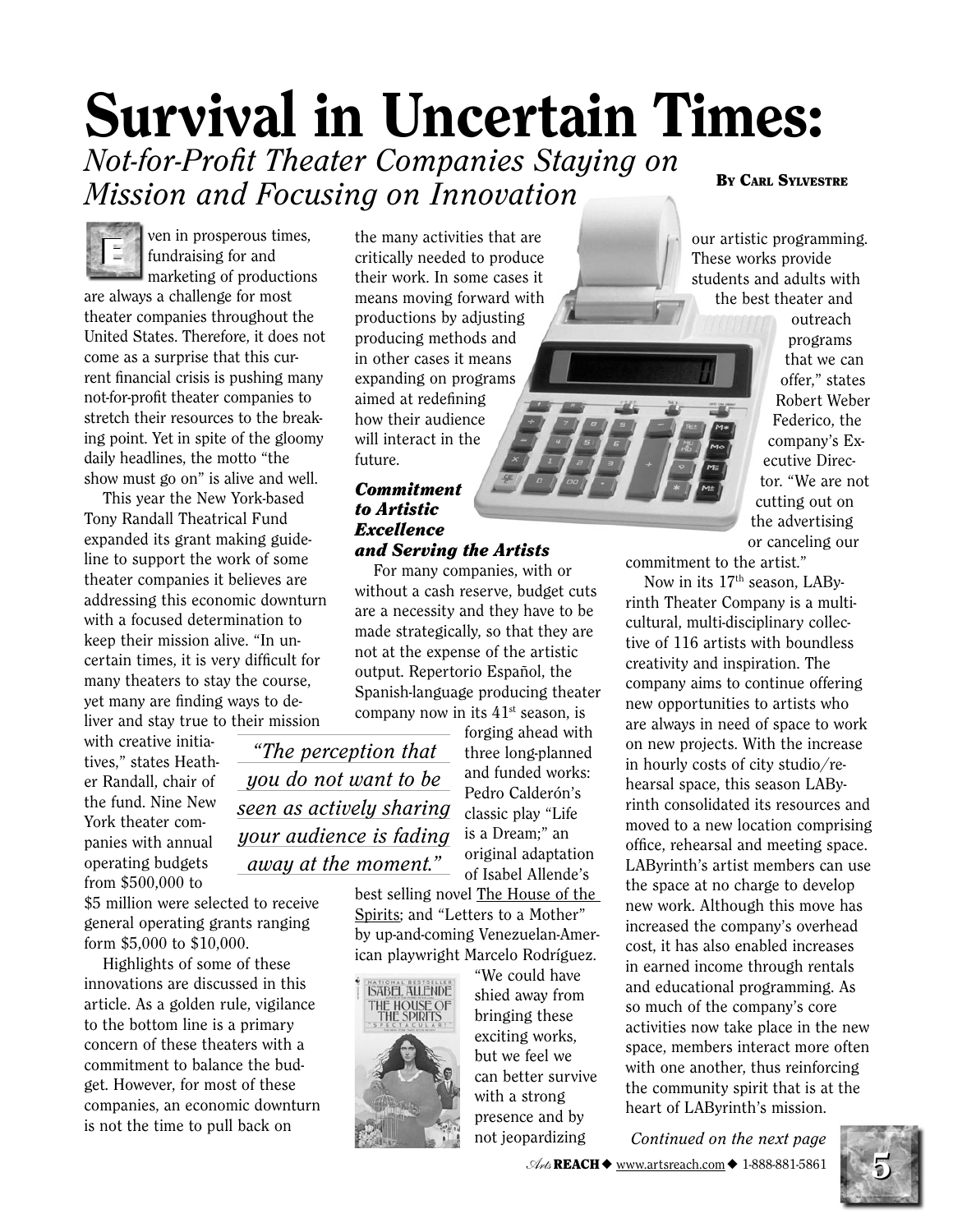

### *Uncertain* Times

Continued from page 5

### **Exploring various** production models -**Expanding collaborations**

As a means of controlling expenses without sacrificing their artistic output, many companies are forming new producing partnerships. For some this practice has always been part of their operations and for others it means jumping on a long-resisted bandwagon.

Elevator Repair Service (ERS), a theater ensemble company creating new works for eighteen years, has seen its professional profile increase in the past three years and aims to continue on that trajectory by continuing to build its partnership base and expanding on their artist experimentation. As the theater-in-residence at New York

Theatre Workshop, where, in Spring 2008, it presented to great acclaim an adaptation of William Faulkner's The Sound and The Fury (April Seventh, 1928), ERS is now developing a new piece based on Ernest Hemmingway's The Sun Also Rises for the Workshop's 2010-11 season.

Additionally, "The Sun Also Rises" has secured commissioning



support from the Ringling International Arts Festival. The production has been invited to the Philadelphia Live Art Festival and the Edinburgh

International Theater Festival in Fall 2010. The company will perform its show "Gatz," a six hour two-part dramatic reading of F. Scott Fitzgerald's The Great Gatsby at the Brisbane Powerhouse Theater and Sydney Opera House in Australia and it will be part of Boston's American Repertory Theater 2009-10 season.



It is a balancing act for ERS, "starting a new piece now is as challenging as ever due to our densely packed touring schedule and in-

creasingly limited financial support available for new work. Nevertheless, we feel it is critical to balance the presentation of finished work with a commitment to developing a new piece even though works-in progress and long rehearsal periods are far less lucrative than international touring," states John Collins, the company's Artistic Director, "the ongoing creation of new original work is central to our mission."

Another young ensemble company, The Civilians, is in the process of moving as a project-based ensemble to a more cohesive institution that can support several projects in a given season as well as ancillary programs. The company's produc-

For over 32 years, Carl Bloom Associates' integrated strategies and compelling creative have helped museums, performing arts organizations and other non-profits launch and build successful fundraising programs.

 $\mathbf{66}_\text{Carl Bloom}$  Associates has been a trusted partner in KQED's fundraising efforts for the past 15 years. During this time, they have developed a **well-managed** direct marketing program that yields great rewards for KQED. Consistency, reliability, and professionalism are hallmarks we rely on to make our fundraising job easier. "

> Marianne F. Petroni Executive Director, Membership KQED/San Francisco, CA

Learn how your organization can benefit from A Partnership for Successful Fundraising with CBA.

To request your free Fundraising Partner Kit, go to www.carlbloom.com or call (914) 761-2800 or email - partnership@carlbloom.com

environmental public broadcasting social services healthcare faith-based arts & culture public libraries animal rights advocacy museums human rights education civic groups



advanced fundraising solutions

81 Main Street, Suite 126 White Plains, New York 10601 www.carlbloom.com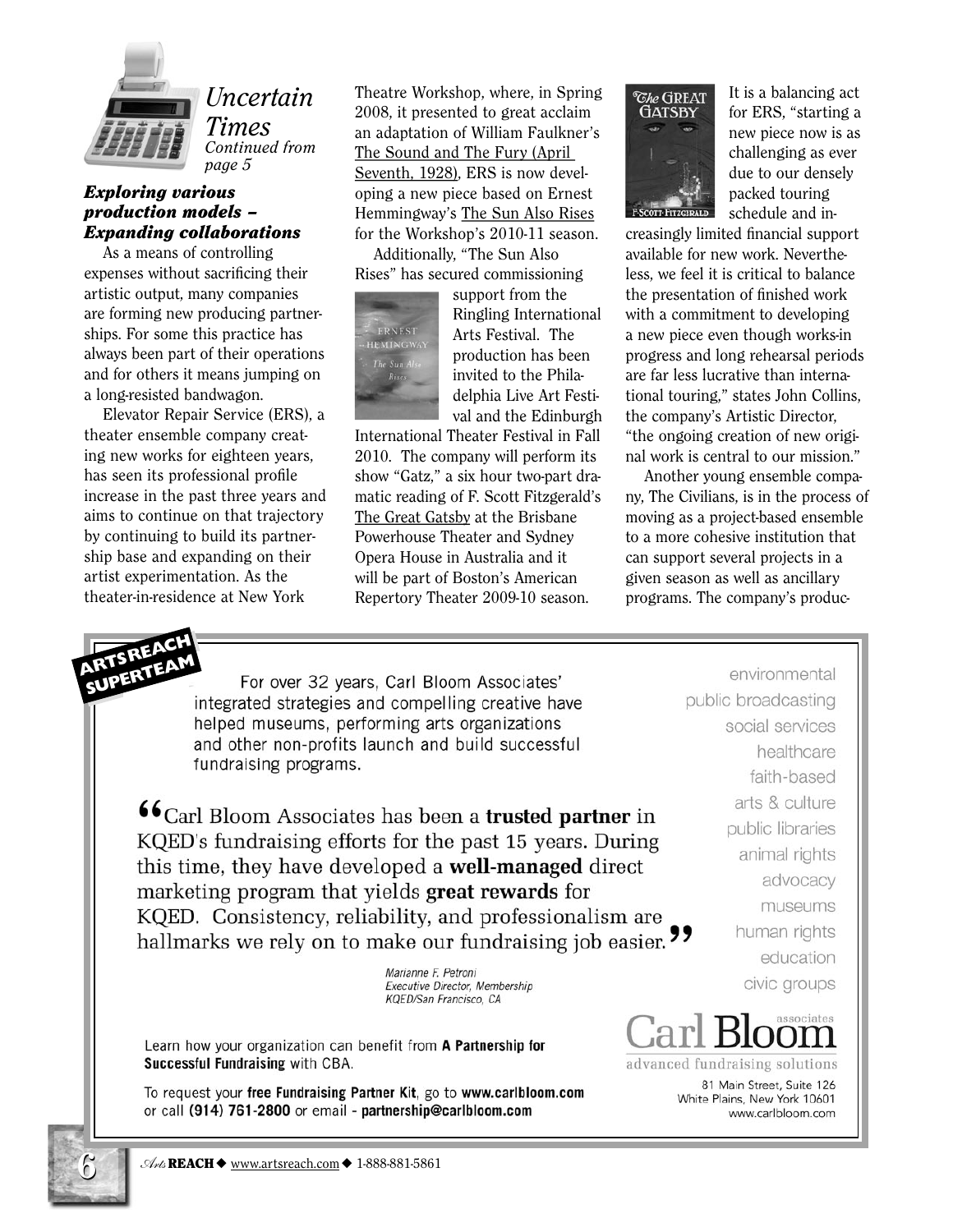tion model involves in-depth community-based research; their investigation of the Evangelical Christian Political Movement resulted in "This Beautiful City" presented in Washington D.C., Los Angeles and New York City this past year. To reach the goal of being a cohesive body, the company is strengthening the partnership with universities and larger producing theaters.

"We are finding that different organizations are now more open to work collaboratively in the development process of a piece and in some cases it is more than just with one collaborator," says The Civilians' Managing Director Marion Friedman. These partnerships are providing support on various levels, from short writing

residencies to full productions. A new work in progress, "The Great Immensity," about climate change, will be developed in partnership with Princeton University and the McCarter Theatre with the company working with faculty and students from the Princeton Environmental Institute and Program in Theater and Dance to develop the piece.

Faced with the possibility of decreasing the size and scope of its programming, the Vineyard Theatre, a theater dedicated to producing new works, is actively seeking co-productions for all of its 2009-10 projects. In Spring 2010 it will co-produce with New York's Playwrights Horizons the new musical "The Burnt Part Boys," while continuing its Developmental Lab

"We are finding that different organizations are now more open to work collaboratively in the development process of a piece and in some cases *it is more than just with one collaborator.*"

Series of small-scale work-in-progress productions. "Throughout our existence we have always sought to create collaborations with other theater companies. In the past we have often supported the work of smaller companies with co-productions; now we are embarking on coproductions with larger companies than ours," says Jennifer Garvey Blackwell, the Vineyard's Executive Director, "the benefits of these coproductions are not only financial. It has often been to the benefit of the creative team who are now working with an expanded group of new collaborators."

### **Redefining the relationship** with the audience

One fear is that with co-productions, many companies risk losing the brand identity that they have built over many seasons. The perception that you do not want to be seen as actively sharing your audience is fading away at the moment. Next Continued on page 8

# No two arts organizations are the same.

That's why at DCM we tailor our telemarketing and telefundraising campaigns to the very specific needs of each and every one of our clients.

For more information on how DCM can help your organization improve its subscription sales and fundraising efforts, contact Jean-Jérôme Peytavi Director of New Business and Marketing at 347-417-7617 or jpeytavi@dcmtm.com





## Service, Results and a Passion for the Arts

45 MAIN STREET SUITE 816 BROOKLYN, NEW YORK 11201 P. 718.488.5577 F. 718.488.5598 WWW.DCMTM.COM

 $\mathcal{A}_{\mathcal{M}}$  REACH  $\blacklozenge$  www.artsreach.com  $\blacklozenge$  1-888-881-5861

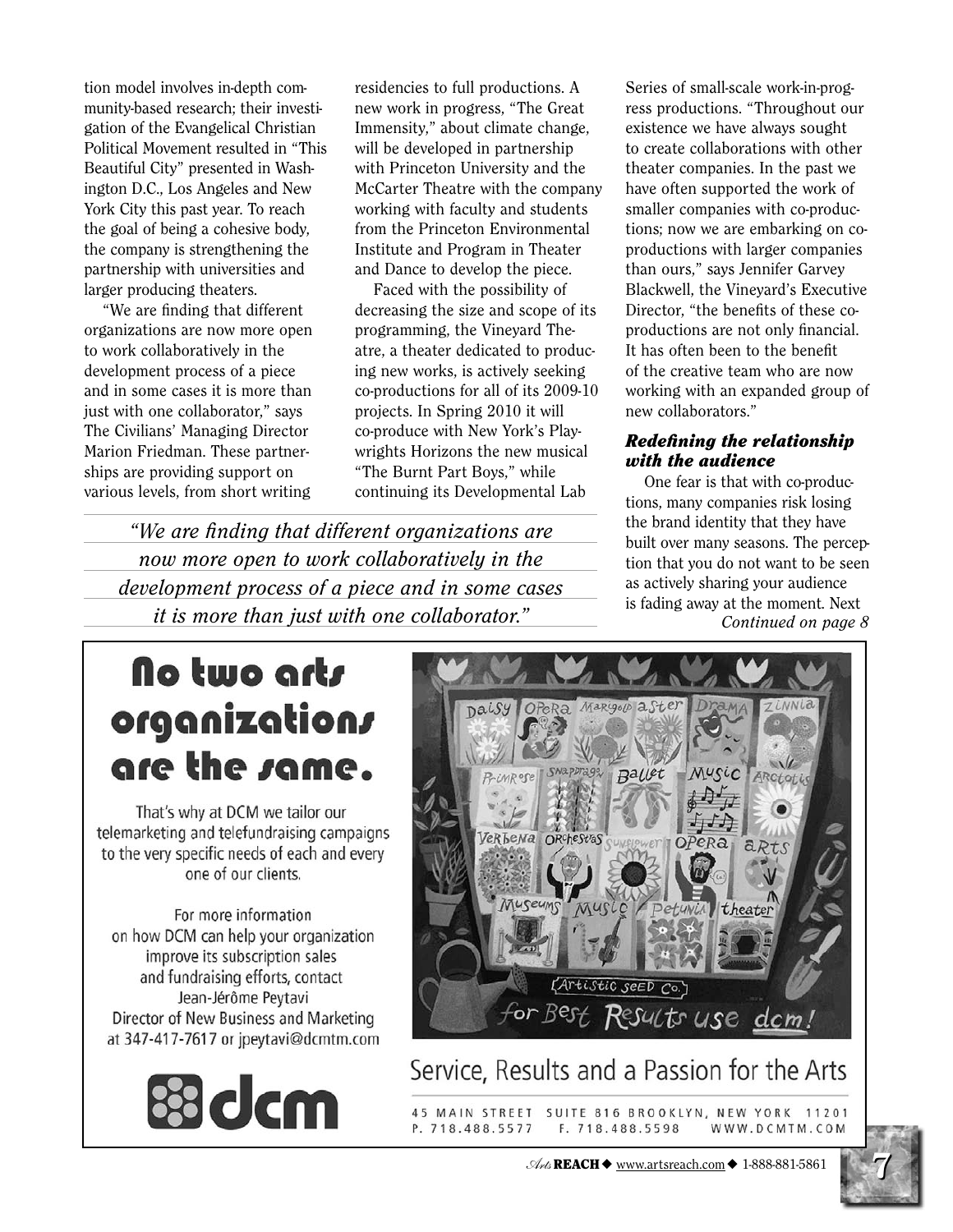

Weldon, Williams & Lick, Inc. Producing, Directing and Performing your custom quality tickets!

**SEASON FORMS THERMAL TICKET STOCK MINI SEASON FORMS** 



#### **FULFILLMENT DIRECTLY TO YOUR PATRON**

711 North A Street . P.O. Box 168 . Fort Smith, Arkansas 72902 www.wwlinc.com or email: sales@wwlinc.com 800.242.4995



### *Uncertain* **Times** Continued from page 7

season Vineyard subscribers will be offered, as part of their package, one production to St. Ann's Warehouse, a presenting cultural organization in Brooklyn, NY.

"We have to believe that audiences want greater exposure to what else is going on in the theatrical community and beyond," states The New Group's Managing Director Oliver Dow, which co-produced with the Vinevard the 2003's Tony-Award winning musical "Avenue Q." The New Group is actively seeking other non-theatrical cultural partner-

ships to expand the base of its audience. Ancillary events often reserved for cultivating donors are now



part of the marketing fabric of any growing theater company to welcome new audiences, as well as strengthening the relationship with long-term supporters.

"Our aim in these difficult times is to make sure that the theater is more than a leisure activity and that it can be part of what makes us a community in this city," continues Dow. As a result of the current economic downturn, The New Group has implemented "Dark Nights at The New Group," which brings theater artists together during the season for a public presentation and cultural discussion. Inspired by its production of Eugene O'Neill's "Mourning Becomes Electra," it produced a panel that featured O'Neill biographers Barbara and Arthur Gelb, playwright Tony Kushner

and actress Zoë Caldwell reading from O'Neill's work and discussing his influence on



American Drama. Another evening is a reading by Eric Bogosian on Dracula, since the actor-playwright expressed an interest in exploring that character. Thus, the audience was treated to a reading of a play, discussion and a historical context of the character. "We wanted to have a dialogue with the audience in matters beyond what is happening on the stage," adds Dow.

A commitment to the mission to sustain and expand the audience for classical theater in New York City is the driving force at Classic Stage Company (CSC). It is increasing the reduced group sales program, especially to student and disadvantaged audiences. "These targeted discounts are ensuring that our productions are fully accessible to all members of our community regardless of their economic circumstances, while also ensuring fuller audiences for our hardworking artists on stage," states Jessica Jenen, the theater's Executive Director. CSC's ancillary programs aim to remove the fourth wall by inviting audiences to many activities such as open rehearsals. "Our goal is to continue to grow" our community via personal involvement among our patrons, so that they will feel less like customers and more like family. The same approach informs our relationship with the artistic community," adds Jenen.

### **Beyond the crisis: Looking ahead**

Building a loyal supporter base remains a top priority for these companies. The downturn in the economy is an opportunity to strengthen the relationship with long-standing patrons because these supporters are critical for the future growth of these theaters. These companies

are looking beyond the economic crisis and aim to build the audience that will be there to support their long-term